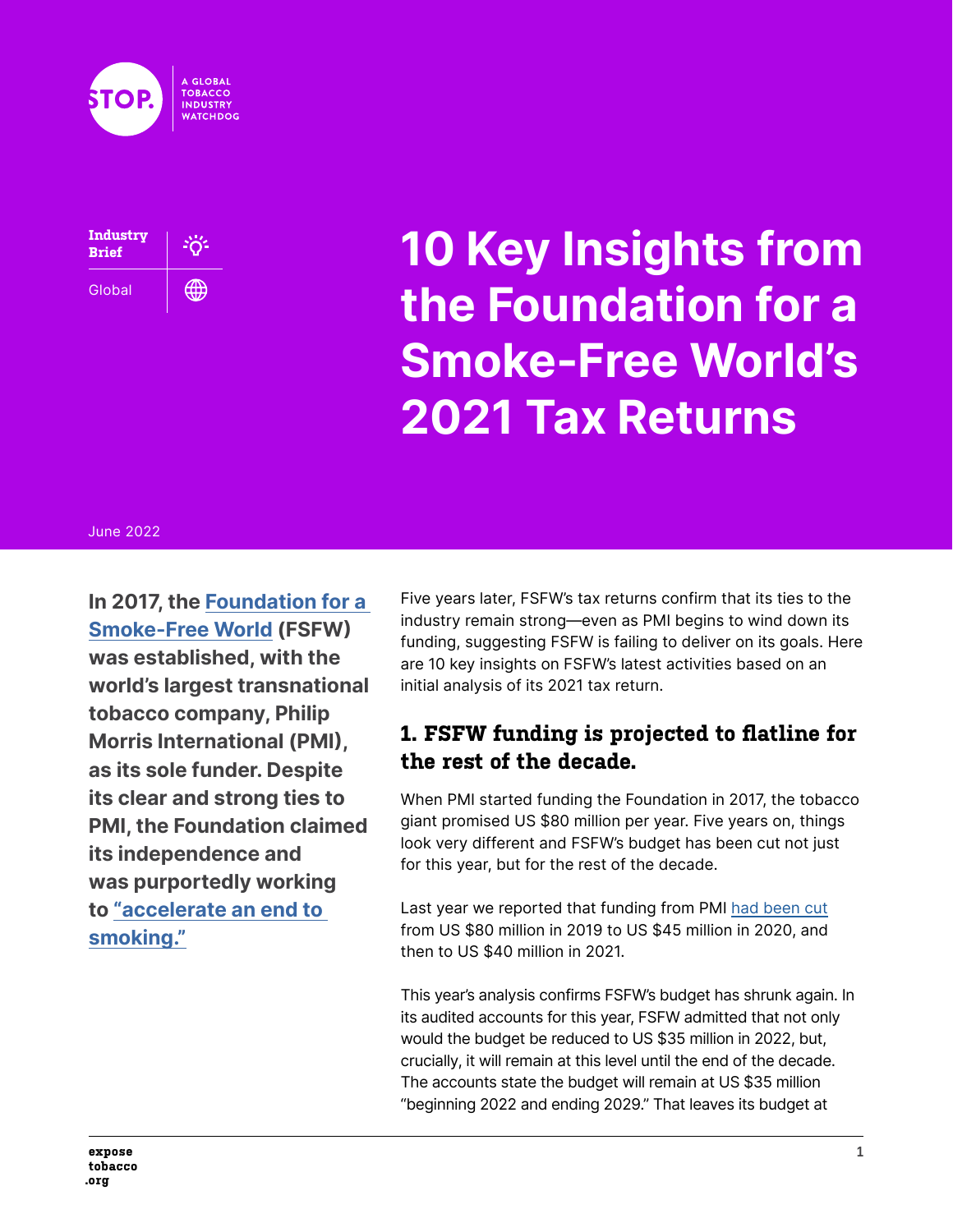under half that originally proposed. FSFW is not only failing now, but it's failing into the future, too. This is hardly a vote of confidence in the Foundation that its supporters would have wanted.

# **2. As FSFW's influence declines, the number of grants it's giving is declining, too.**

The tax documents show that in 2021, FSFW gave 48 total grants, down from 76 in 2020. The documents also outline that the Foundation only projects 13 grants so far for 2022. Some of the grants were for higher amounts than in 2020, but the pattern seems to be fewer grants going to fewer organizations, a number of which are focused on the tobacco industry-friendly harm reduction narratives and COVID-19 issues. View an updated list of FSFW's grantees [here.](https://tobaccotactics.org/wiki/foundation-for-a-smoke-free-world-grantees/)

## **3. As funding falls, FSFW issues contradictory financial statements.**

The falling grant money is leading to FSFW issuing contradictory statements about planned spending. In its [2022 Operations Update,](https://www.smokefreeworld.org/wp-content/uploads/2022/05/2022-Operations-Update-Final.pdf) the Foundation states: "Estimated expenditures pertaining to charitable activities planned for the subsequent calendar year are estimated to be approximately \$40 million." Meanwhile in its audited accounts, FSFW states: "The pledge agreement was amended in 2020 such that PMI agreed to contribute … \$35,000,000 during the period beginning 2022 and ending 2029."

# **4. FSFW continues to fail to secure new donors, leaving the world's largest transnational cigarette company as its only funder.**

At its outset, [FSFW said](https://web.archive.org/web/20200518090122/https:/www.smokefreeworld.org/our-vision/funding/), "The Foundation is seeking and expects to receive funding from other sources" beyond PMI. The 2021 tax documents confirm that PMI remains its sole funder. In contrast to its supposed "smoke-free" mission, FSFW remains closely aligned with one of the world's primary drivers of smoking-related death and disease.

# **5. As key staff left, FSFW spent money on recruitment and increased spending on professional fees.**

The Foundation's 990 tax form confirms that senior leadership left in 2021, including FSFW's founder, Derek Yach. There were other departures from the Foundation, from Board members to staff, as well. Yach's sudden departure reinforces that PMI's plans for the Foundation are not progressing as planned, and that the latter is failing.

The departure of Yach and others also means the Foundation had to spend tens of thousands of dollars on recruitment fees. The audited accounts also reveal that, despite a US \$5 million reduction in the budget in 2021, the amount spent on professional fees actually increased just under US \$200,000 from US \$3.4 million to US \$3.6 million, or about 9% of the budget.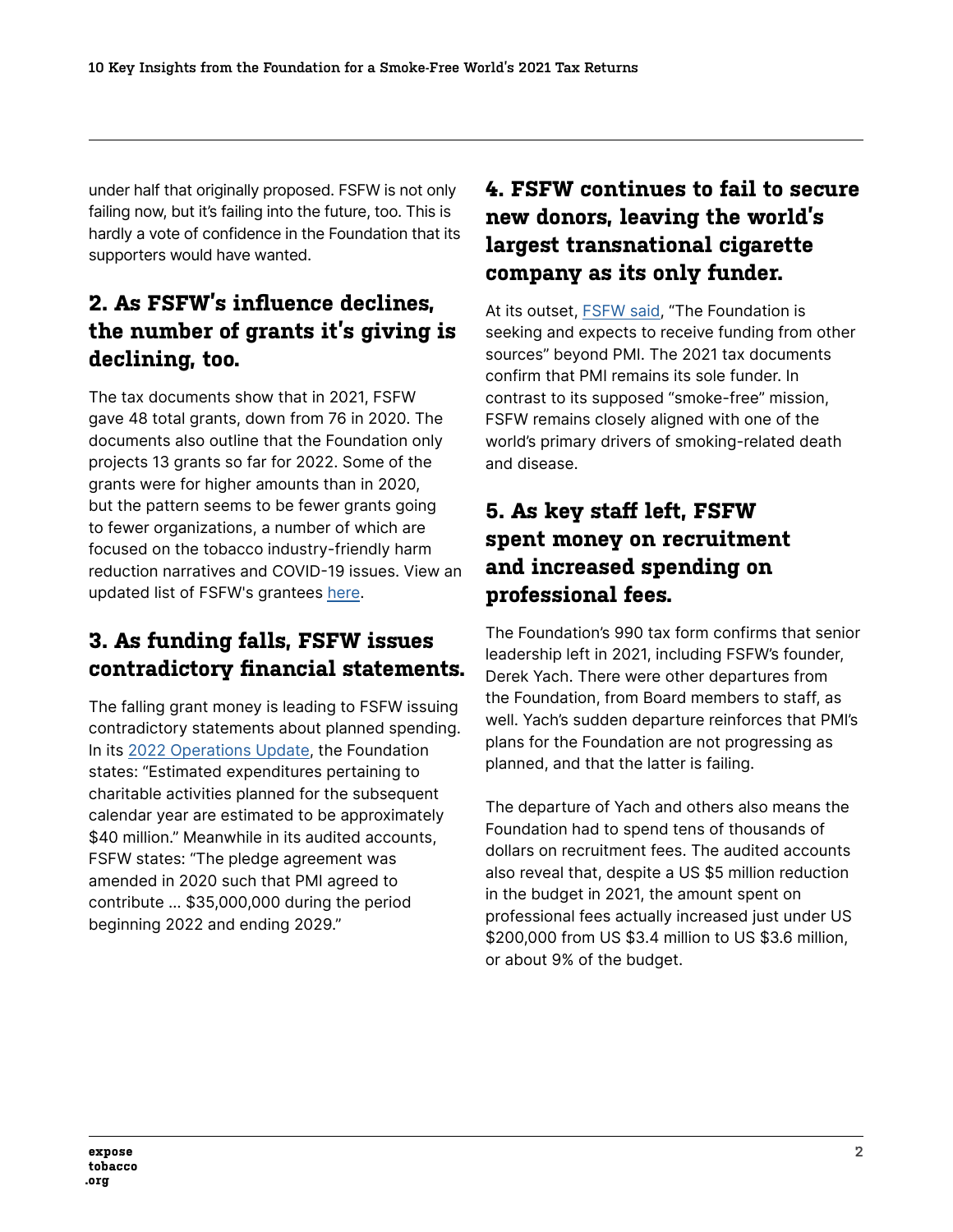#### **6. The U.K., U.S.A. and EU received significantly more grant funding than low- and middle-income countries.**

In its [2022 Operations Update,](https://www.smokefreeworld.org/wp-content/uploads/2022/05/2022-Operations-Update-Final.pdf) the Foundation outlines how its charitable activities have "contributed significantly to the field of tobacco control, smoking cessation and harm reduction, particularly in low- and middle-income countries, marginalized communities, and relating to culturally sensitive interventions."

Financial documents from FSFW, however, reveal that the vast majority of grant funding—some 95%—is going to consultants or organizations based in the U.K., U.S.A. or Europe, rather than in low- and middle-income countries (LMICs) (see table). This includes grants to consultants based in the U.K. and U.S.A. who are undertaking work in Africa and Asia. The documents also show that FSFW awarded less money to LMICs overall [compared to the previous year](https://exposetobacco.org/wp-content/uploads/FSFW_2020_Tax_Return.pdf), when it awarded close to US \$2.5 million to grantees in Argentina, Bangladesh, India, Indonesia, Malawi, Maldives, Pakistan, South Africa, Turkey and Ukraine.

| <b>Total grant</b><br>(US <sub>5</sub> ) | $\vert$ High-income<br>expenditure countries/regions<br>(U.K., U.S.A., EU) | <b>LMICs</b> |
|------------------------------------------|----------------------------------------------------------------------------|--------------|
|                                          | $$25,309,552$   \$24,216,717 (96%)   \$803,496 (3%)                        |              |

## **7. Some funding seemed to go against FSFW's stated aims.**

In its certified accounts, FSFW says: "The Foundation's primary program is to fund research to improve global health by ending smoking worldwide." However, significant funding seems to be counter to this, especially grant funding

used to try to [undermine the ninth Conference of](https://tobaccotactics.org/wiki/cop9-mop2-interference-industry-and-allies/)  [the Parties \(COP9\) meeting](https://tobaccotactics.org/wiki/cop9-mop2-interference-industry-and-allies/) and the Framework Convention on Tobacco Control, the global health treaty to reduce tobacco use. In 2021, FSFW awarded more than US \$257,000 in grants related to COP9.

#### **8. The amount paid out on salaries and benefits was 25% the amount paid out on grants.**

In 2021, FSFW paid out nearly US \$6.2 million in salaries and other employee benefits, which equates to nearly 25% of the total funds paid out in grant expenditure: \$25 million. With such a comparably large amount dedicated to salaries compared to grants, this once again shows FSFW's misdirected priorities.

## **9. Documents show notable grant increases for research on "switching" and industry-defined harm reduction.**

The figures appear to show a significant increase for certain research institutes investigating industry-defined harm reduction and "switching" (switching from cigarettes to newer tobacco and nicotine products) narratives. These narratives are key marketing messages for the tobacco industry.

In one example, the Rose Research Center saw a massive grant increase for "Reduced Risk Products," from about US \$1.2 million in 2020 to more than US \$4.5 million in 2021. The center [is](https://tobaccotactics.org/wiki/jed-e-rose/)  [closely interlinked](https://tobaccotactics.org/wiki/jed-e-rose/) with both PMI and FSFW.